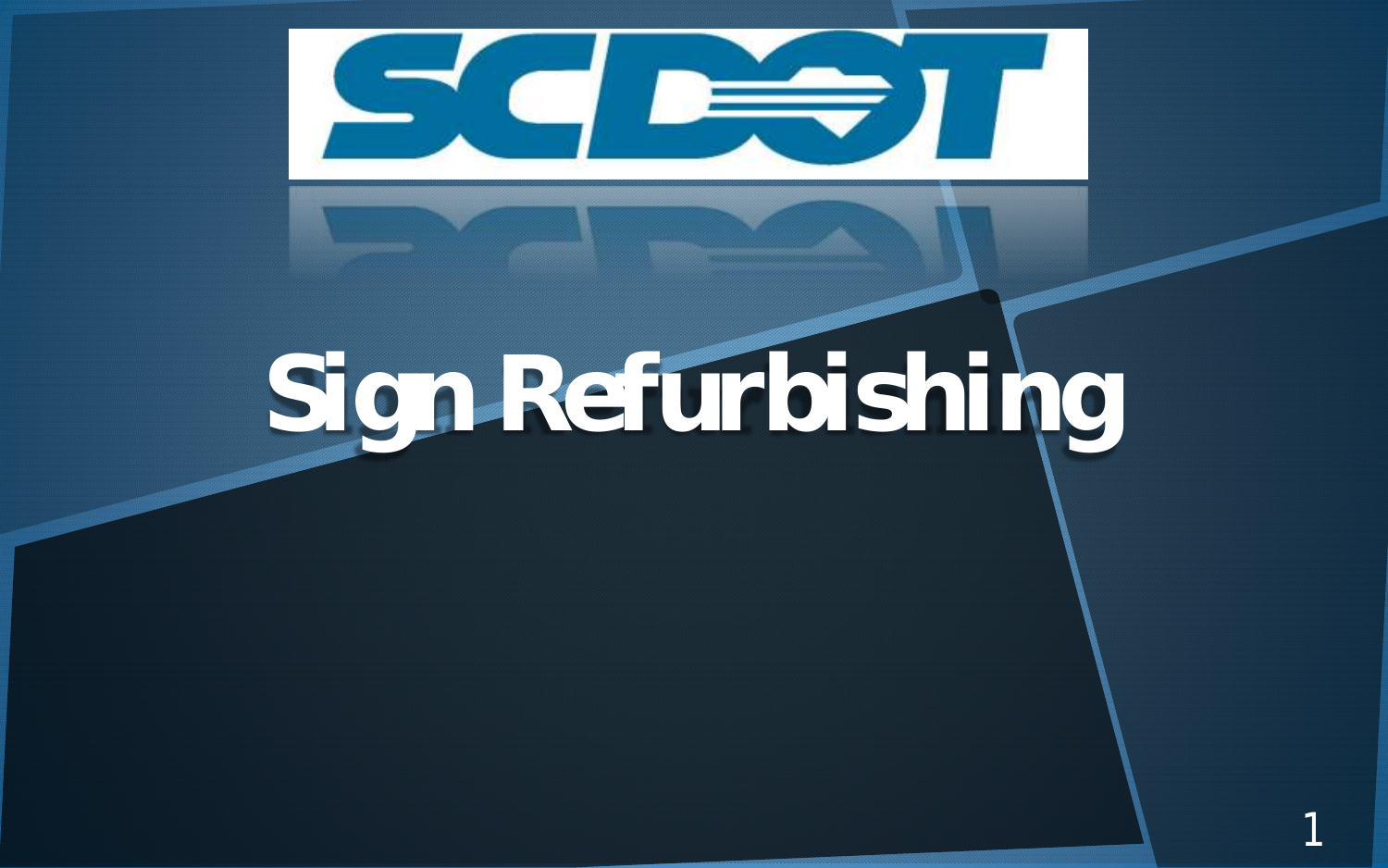#### **SCDOT Sign Manufacturing Facts**

- The SCDOT State Sign Shop has 8 employees.
- The Sign Shop budget for 2017-18 is approximately \$2.1 million.
- The Sign Shop manufactured approximately 73,680 signs last fiscal year.
- The total square footage of signs that were refurbished last fiscal year was approximately 160,000.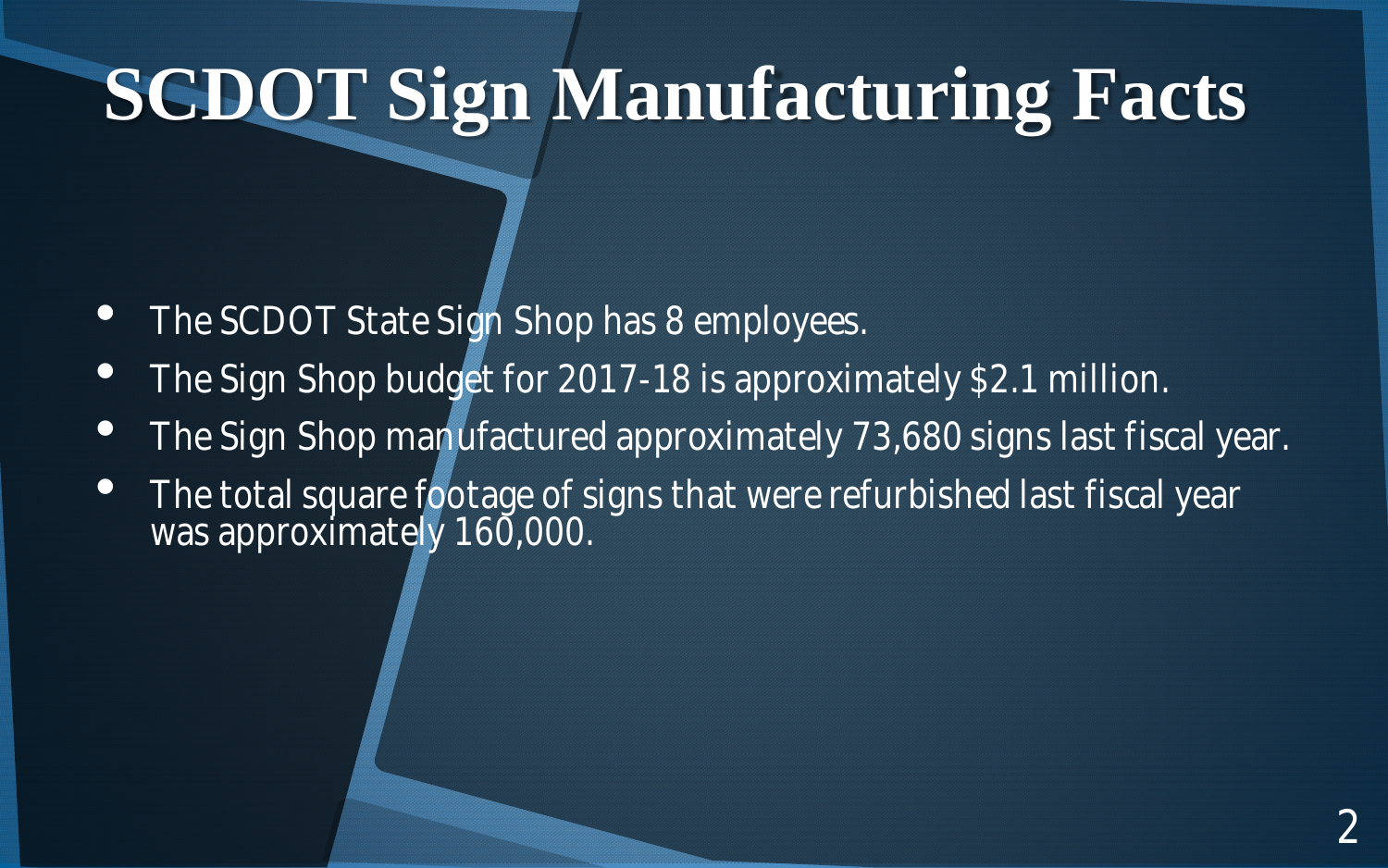# **Delivery of Signs To Be Refurbished**

- Handling at the county should be limited to a quick inspection for any dents, bullet holes, or other imperfections.
- The signs should be stacked and banded on a pallet.
- The county should inform the State Sign shop that the refurbished signs are ready for pick up.
- The Supply Depot picks up the sign blanks on their return trip from each county.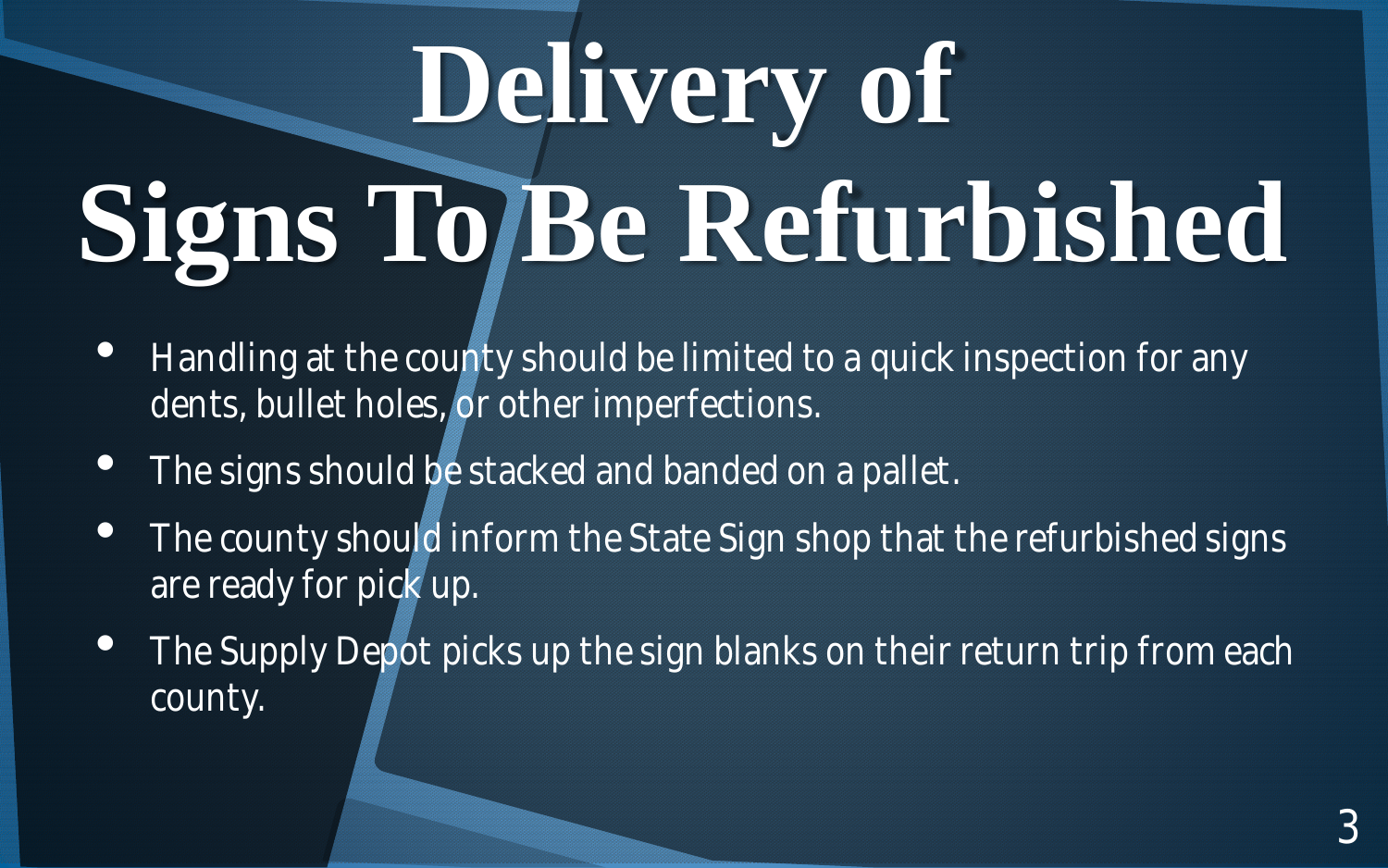## **Delivery of Signs To Be Refurbished**

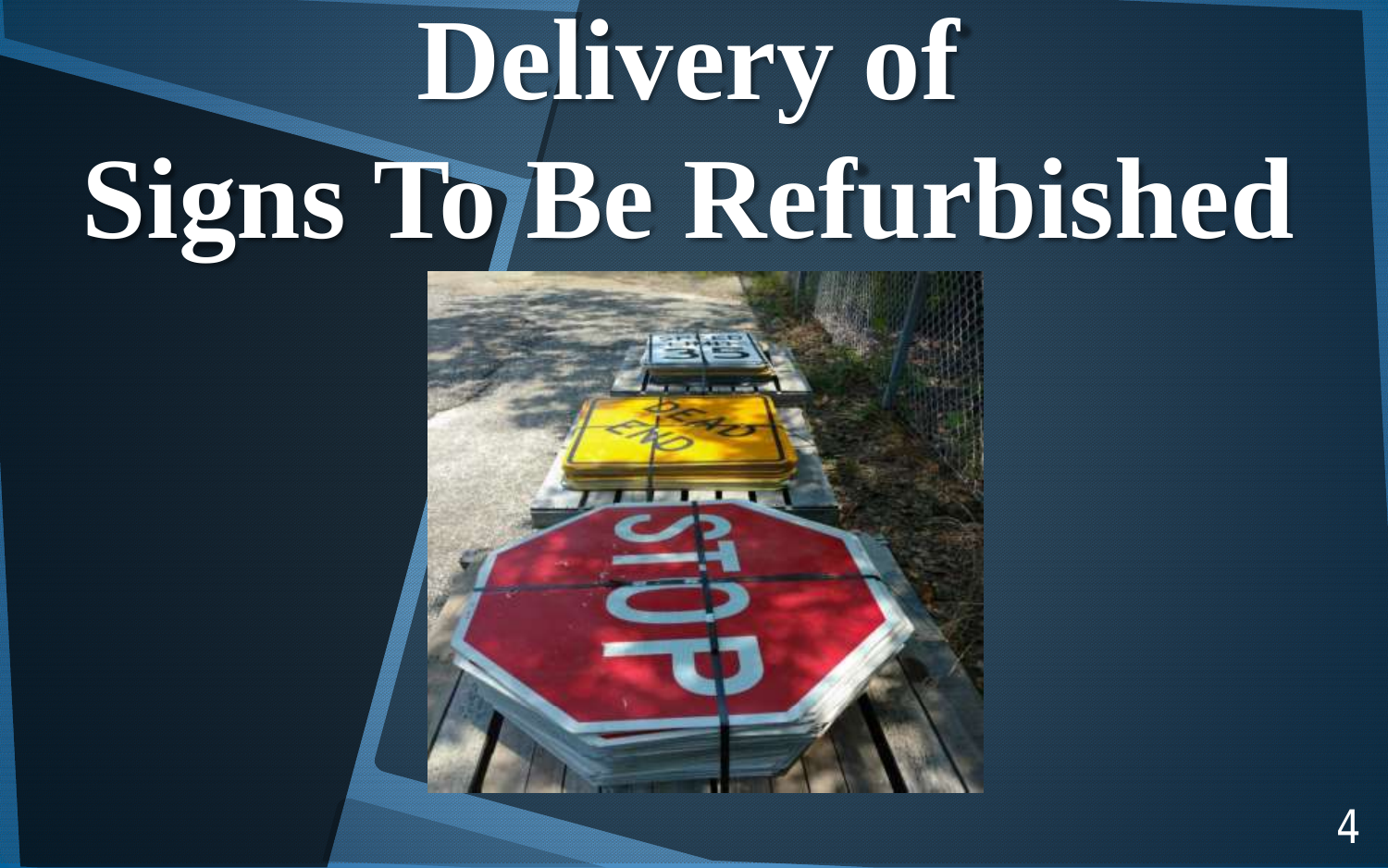#### **Refurbishing Process**

- Stripping and cleaning both sides of the flat sheet of aluminum.
- All non aluminum material must be removed by stripping process. This includes all reflective and non-reflective sheeting or paint.
- Method of removal is water-jet blast.
- All blanks must be returned within forty-five days of initial pickup.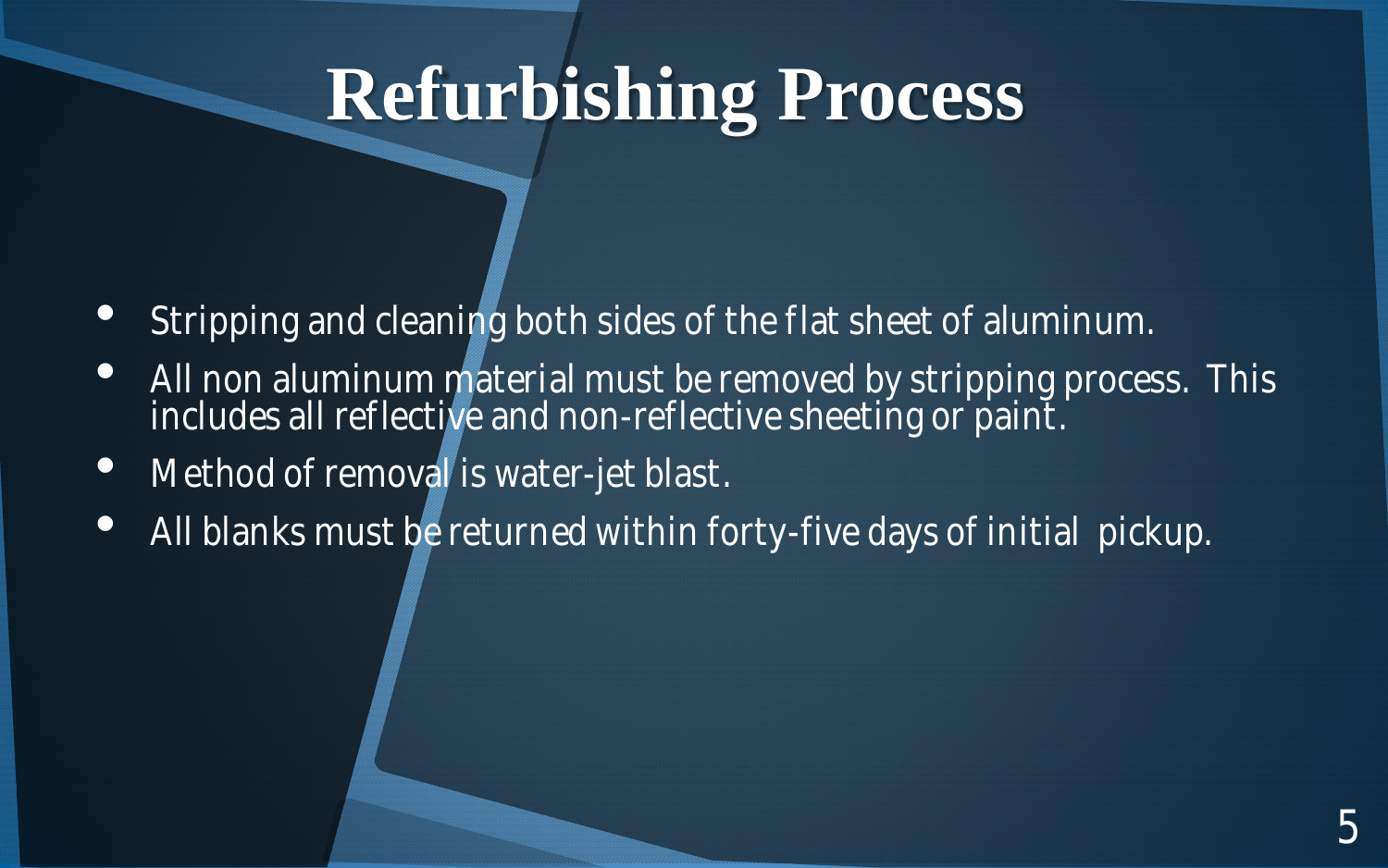#### **Refurbishing Process**



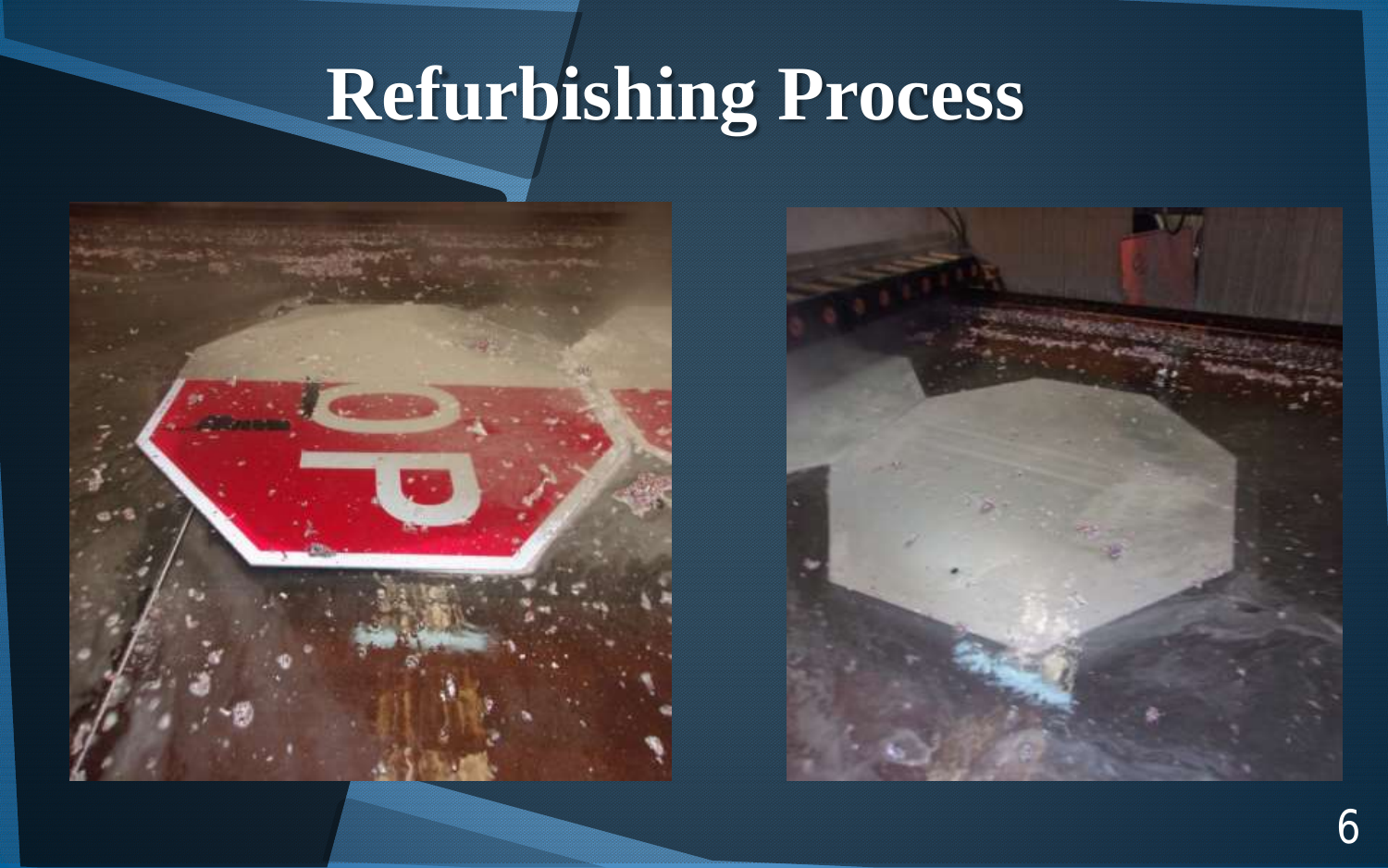#### **Refurbishing Process**

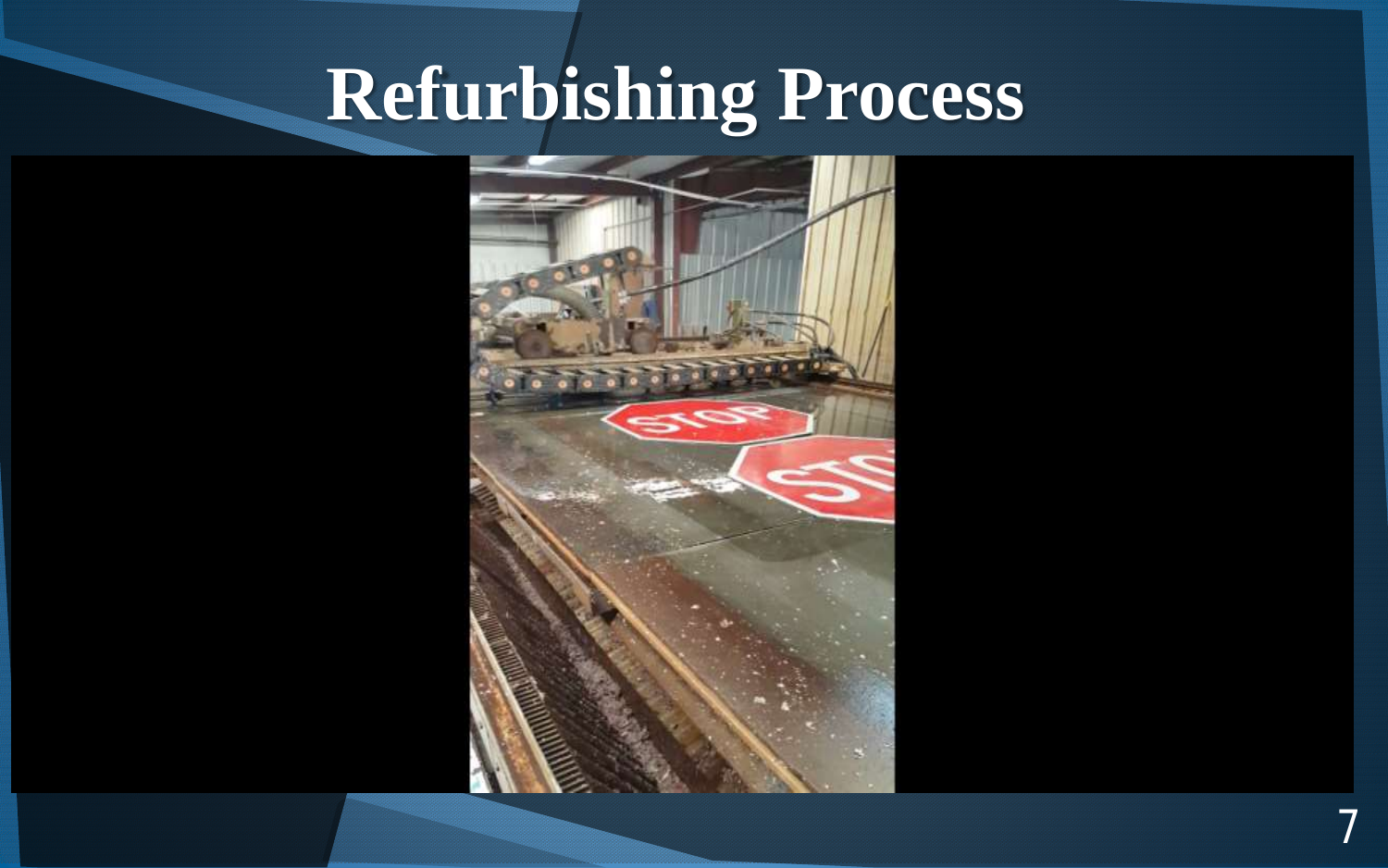## Delivery of **Refurbished Signs**

• Once the signs are returned to the State Sign Shop, an inventory of the banded and palletized signs is conducted to verify that all signs have been returned.

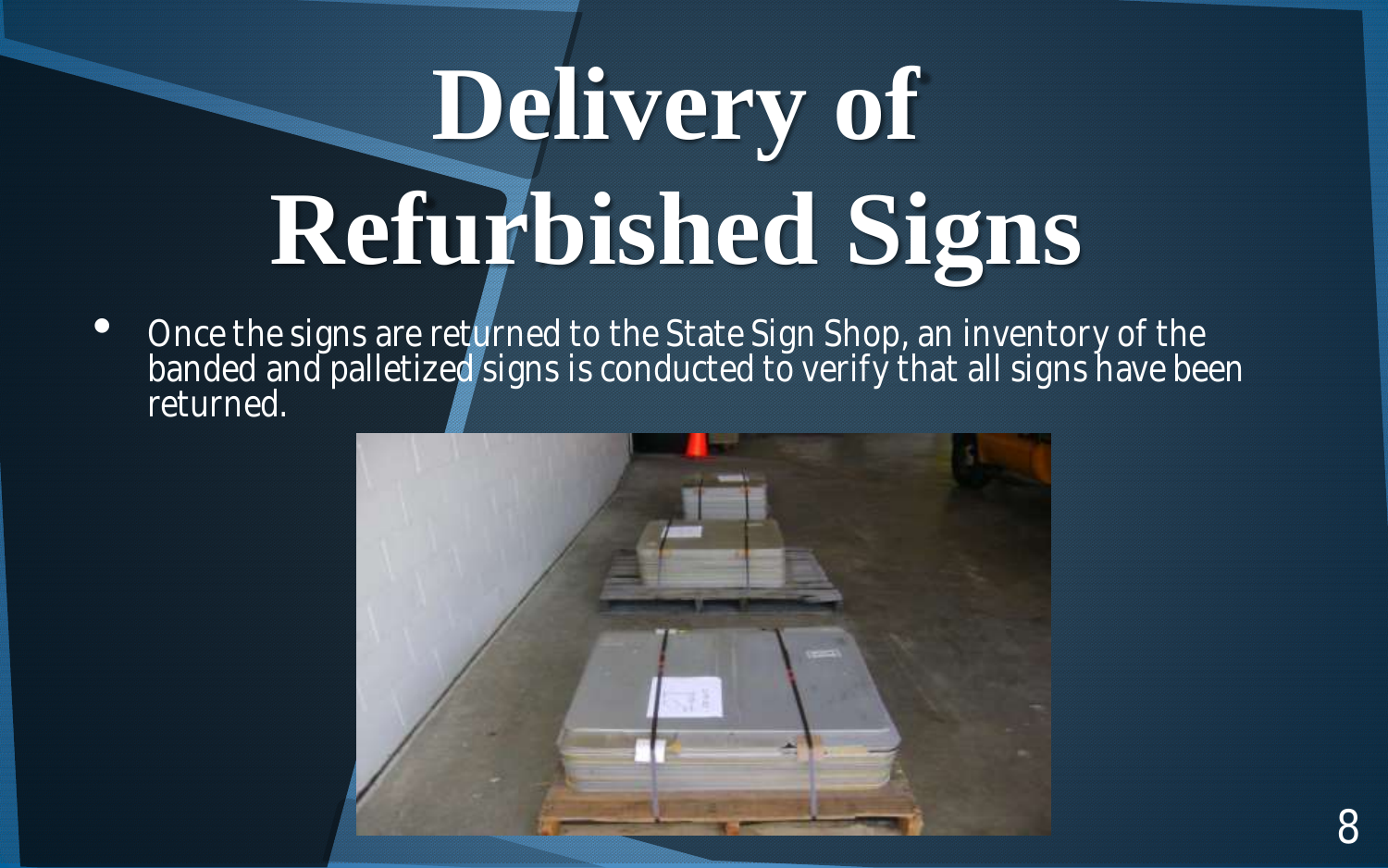#### **Cost of Refurbished Signs**

- New aluminum cost is \$2.60 per square foot.
- Refurbishing costs \$1.15 per square foot.
- The estimated additional cost for handling of the refurbished signs is \$0.05 per square foot.

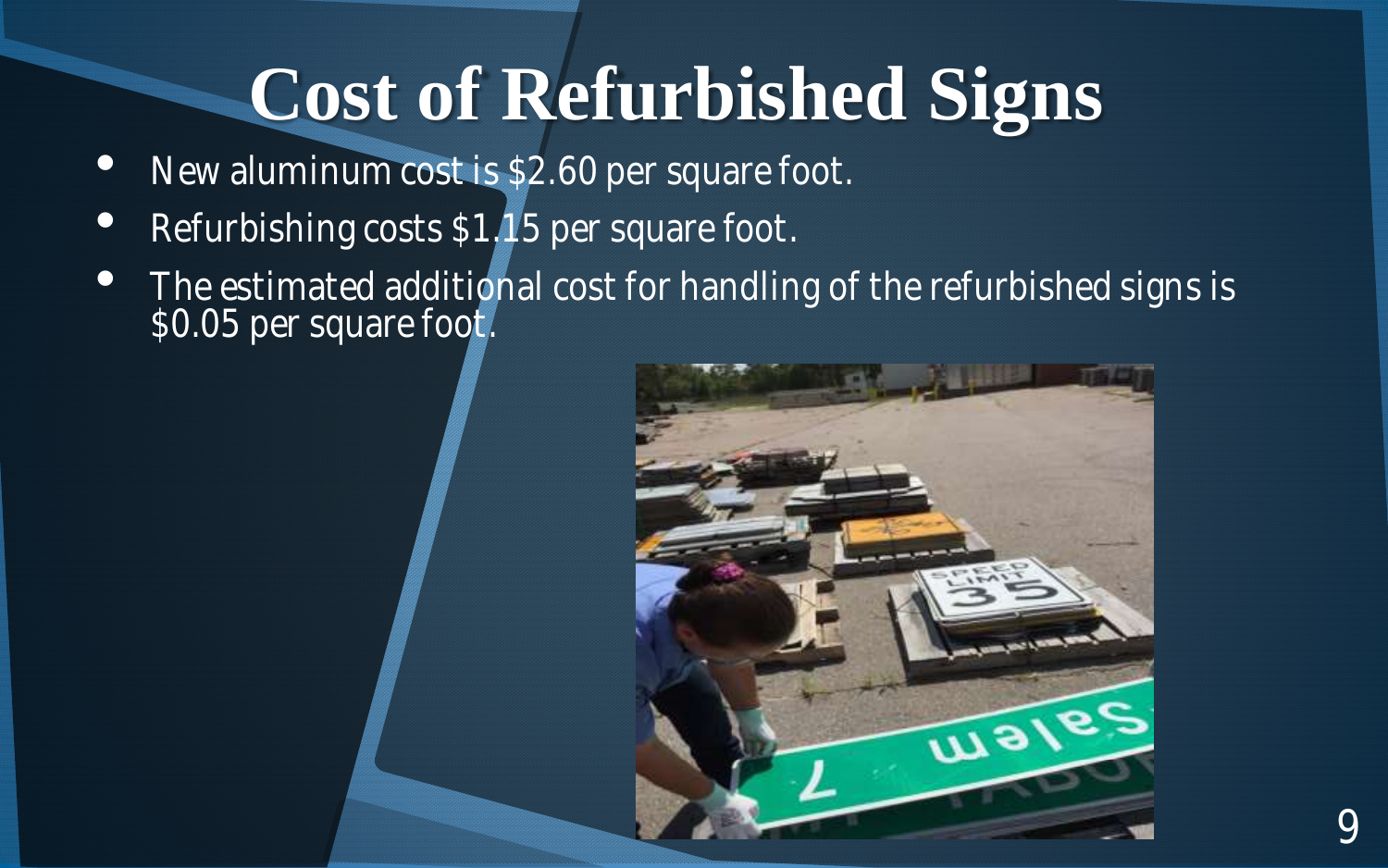#### **Cost Savings**

- The refurbishing process is estimated to save about \$1.40 a square foot.
- Total savings in excess of \$224,000 or 10.7% of our annual operating budget for the sign shop.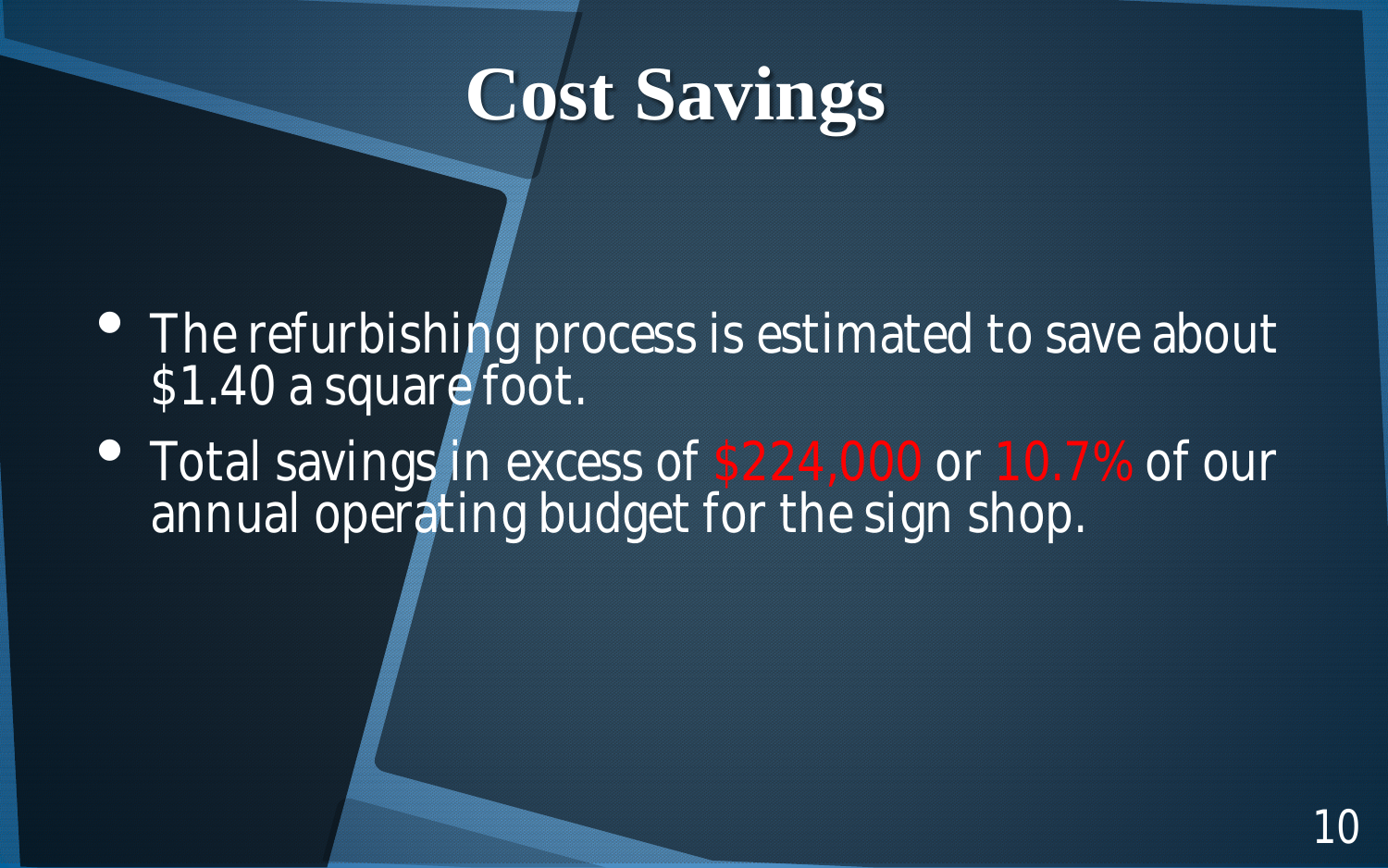### Sign Production Video

 $66$